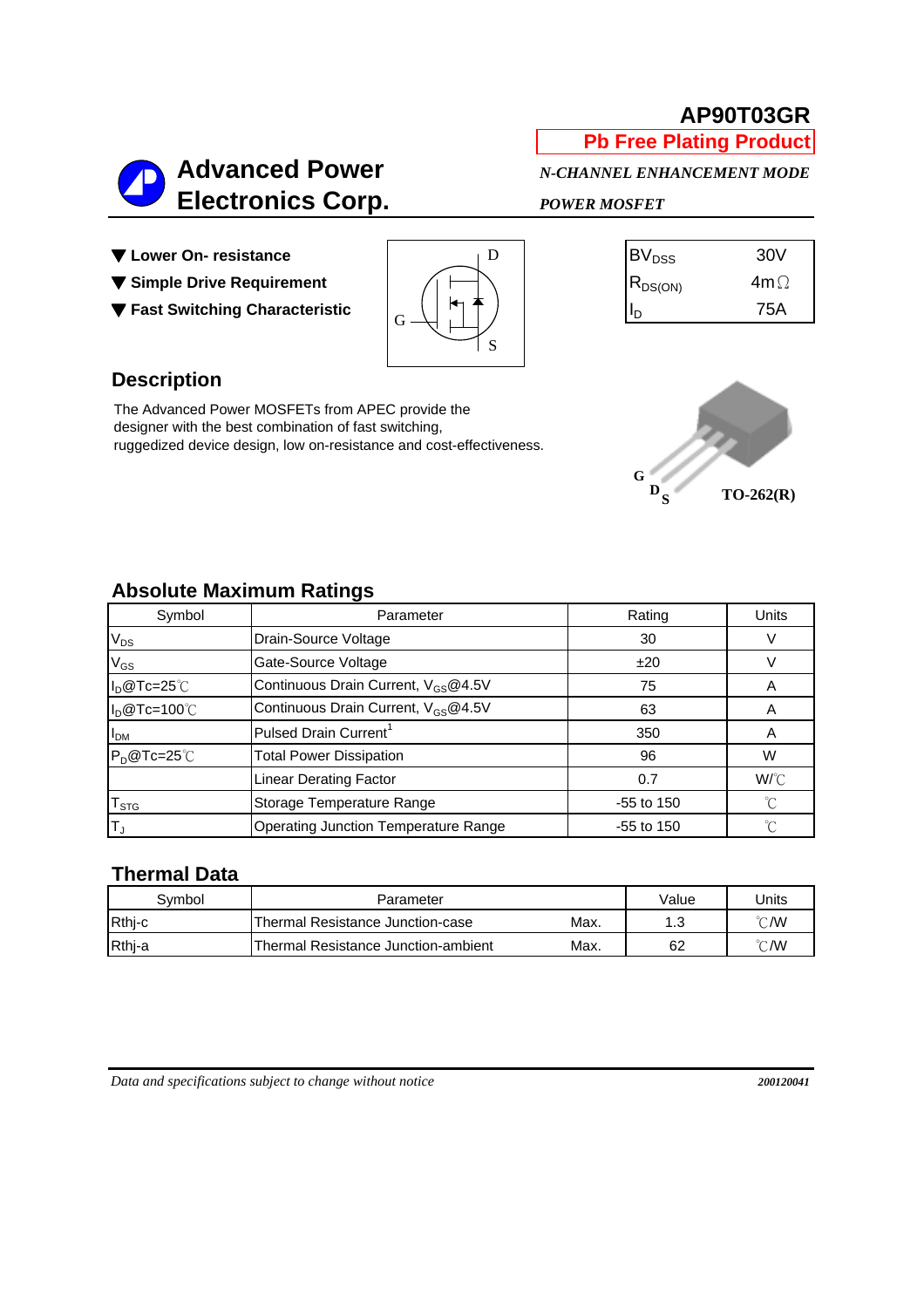# **Electrical Characteristics@Tj =25<sup>o</sup> C(unless otherwise specified)**

| Symbol                                               | Parameter                                                                       | <b>Test Conditions</b>                                   | Min.                     | Typ. | Max.                     | Units     |
|------------------------------------------------------|---------------------------------------------------------------------------------|----------------------------------------------------------|--------------------------|------|--------------------------|-----------|
| <b>BV<sub>DSS</sub></b>                              | Drain-Source Breakdown Voltage                                                  | $V_{GS}=$ 0V, $I_D=1$ mA                                 | 30                       |      |                          | V         |
| $\Delta$ BV <sub>DSS</sub> / $\Delta$ T <sub>j</sub> | Breakdown Voltage Temperature Coefficient Reference to 25℃, I <sub>D</sub> =1mA |                                                          | $\overline{\phantom{0}}$ | 0.02 | $\overline{\phantom{0}}$ | V/°C      |
| $R_{DS(ON)}$                                         | Static Drain-Source On-Resistance <sup>2</sup>                                  | $V_{GS}$ =10V, $I_{D}$ =45A                              |                          |      | 4                        | $m\Omega$ |
|                                                      |                                                                                 | $V_{GS}$ =4.5V, $I_D$ =30A                               |                          |      | 6                        | $m\Omega$ |
| $V_{GS(th)}$                                         | Gate Threshold Voltage                                                          | V <sub>DS</sub> =V <sub>GS</sub> , I <sub>D</sub> =250uA | 0.8                      |      | 3                        | $\vee$    |
| $g_{\rm fs}$                                         | Forward Transconductance                                                        | $V_{DS}$ =10V, $I_D$ =30A                                | $\blacksquare$           | 55   | $\overline{\phantom{0}}$ | S         |
| $I_{DSS}$                                            | Drain-Source Leakage Current (T <sub>i</sub> =25°C)                             | $V_{DS}$ =30V, $V_{GS}$ =0V                              |                          |      | 1                        | uA        |
|                                                      | Drain-Source Leakage Current (T <sub>i</sub> =150°C)                            | $V_{DS}$ =24V, $V_{GS}$ =0V                              |                          |      | 25                       | uA        |
| $I_{GSS}$                                            | Gate-Source Leakage                                                             | $V_{GS} = \pm 20V$                                       |                          |      | ±100                     | nA        |
| $\mathsf{Q}_{\mathsf{g}}$                            | Total Gate Charge <sup>2</sup>                                                  | $ID=40A$                                                 |                          | 60   | 96                       | nC        |
| $\mathsf{Q}_{\mathsf{gs}}$                           | Gate-Source Charge                                                              | $V_{DS} = 24V$                                           |                          | 8.5  | $\blacksquare$           | nC        |
| $\mathbf{Q}_{\text{gd}}$                             | Gate-Drain ("Miller") Charge                                                    | $V_{GS} = 4.5V$                                          |                          | 38   | ÷.                       | nC        |
| $t_{d(on)}$                                          | Turn-on Delay Time <sup>2</sup>                                                 | $V_{DS} = 15V$                                           |                          | 14   |                          | ns        |
| $\mathfrak{t}_{\mathsf{r}}$                          | <b>Rise Time</b>                                                                | $ID=30A$                                                 |                          | 83   |                          | ns        |
| $t_{d(off)}$                                         | Turn-off Delay Time                                                             | $R_G = 3.3 \Omega$ , $V_{GS} = 10V$                      |                          | 66   |                          | ns        |
| $\mathfrak{t}_{\mathsf{f}}$                          | <b>Fall Time</b>                                                                | $R_p = 0.5 \Omega$                                       |                          | 120  |                          | ns        |
| $C_{\text{iss}}$                                     | Input Capacitance                                                               | $V_{GS} = 0V$                                            |                          | 4090 | 6540                     | pF        |
| $C_{\rm{oss}}$                                       | Output Capacitance                                                              | $V_{DS} = 25V$                                           | $\overline{\phantom{a}}$ | 1010 | $\blacksquare$           | pF        |
| $C_{\text{rss}}$                                     | Reverse Transfer Capacitance                                                    | $f=1.0$ MHz                                              |                          | 890  |                          | pF        |

### **Source-Drain Diode**

| Symbol      | Parameter                       | <b>Test Conditions</b>    | Min. | $TVP$ . | Max. | Units |
|-------------|---------------------------------|---------------------------|------|---------|------|-------|
| $V_{SD}$    | Forward On Voltage <sup>2</sup> | $IS=45A, VGS=0V$          |      | -       | 1.3  |       |
| <b>Itrr</b> | <b>Reverse Recovery Time</b>    | $I_s = 30A, V_{GS} = 0V,$ |      |         |      | ns    |
| Qrr         | Reverse Recovery Charge         | $dl/dt = 100A/\mu s$      |      | 63      |      | nС    |

#### **Notes:**

1.Pulse width limited by safe operating area.

2.Pulse width  $\leq$ 300us, duty cycle  $\leq$ 2%.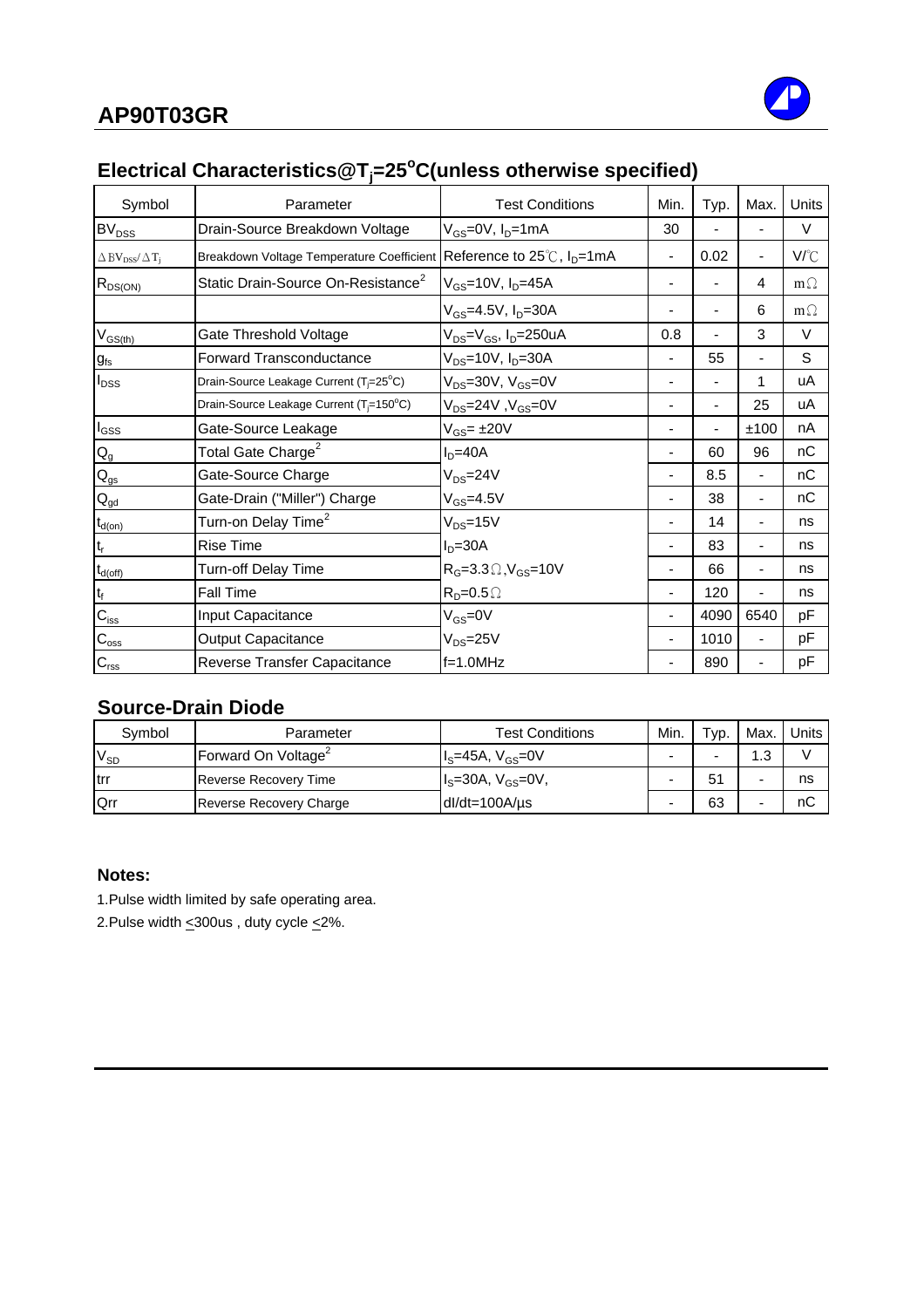# **AP90T03GR**







 **Fig 3. On-Resistance v.s. Gate Voltage Fig 4. Normalized On-Resistance**



Fig 5. Forward Characteristic of Fig 6. Gate Threshold Voltage v.s.



 **Fig 1. Typical Output Characteristics Fig 2. Typical Output Characteristics**



**v.s. Junction Temperature**



**Reverse Diode Junction Temperature**